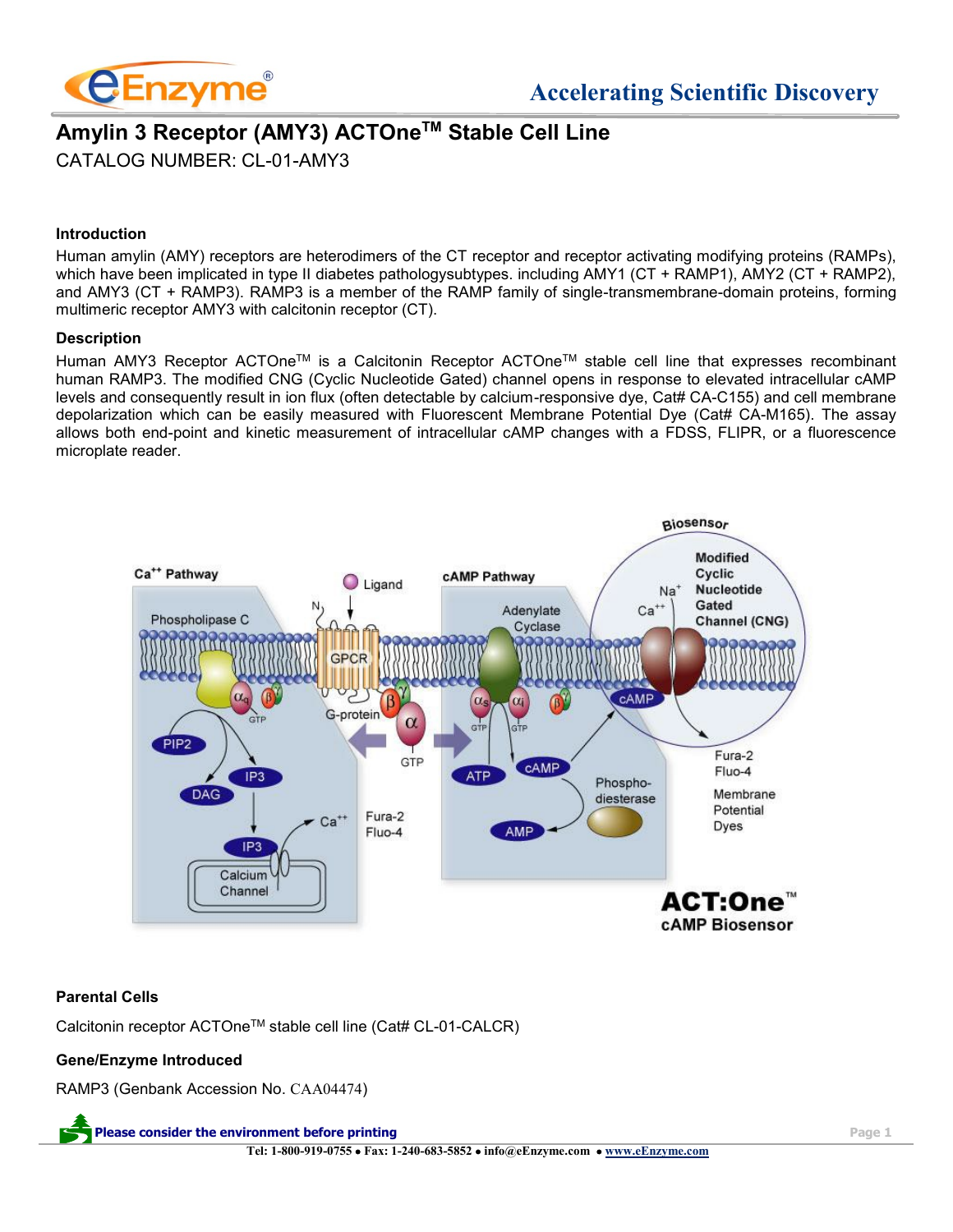

# **Accelerating Scientific Discovery**

### **Applications**

- cAMP dependent human AMY3 receptor cell based assay
- cell based high-throughput screening of human AMY3 receptor agonists/antagonists

#### **Functional Test**

- this cell line has been tested positive for Amylin 3 receptor specific response
- surviving rate: More than 2.5 million/vial on the second day after thawing
- the receptor specific activity is stable for 10 weeks continuous passage

#### **Mycoplasma Contamination Test**

This lot of cells has been tested and found to be free of mycoplasma contamination.

#### **Content**

• Stable Amylin 3 receptor cells: 1 mL (1 x 10<sup>6</sup> cells/mL in 70% DMEM, 20% FBS, 10% DMSO)

#### **Growth Properties**

Adherent

#### **Cell Culture Medium**

- Growth medium: DMEM-10% FBS supplemented with 250 µg/ml G418, 1 µg/ml Puromycin
- Freezing medium: 10% DMSO, 90% complete cell culture medium

#### **Subculturing Procedure**

- 1. Thaw the frozen cryovial of cells within 1-2 min by gentle agitation in a 37°C water bath. Decontaminate the cryovial by wiping the surface of the vial with 70% ethanol and transfer into a 75 cm<sup>2</sup> flask with 20 ml of complete DMEM growth medium.
- 2. Remove and discard culture medium next day, and then add fresh DMEM complete medium.
- 3. Monitor cell density daily. Cells should be passaged (1:3) when the culture reaches 90% confluence. Expected cell yield is between  $1.5 \times 10^5$  and  $2x 10^5$  viable cells/cm<sup>2</sup>.
- 4. Add 2.0 to 3.0 mL of 0.25% (w/v) trypsin-0.53 mM EDTA solution to the flask and observe cells under an inverted microscope until the cell layer is dispersed (usually within 15 to 20 minutes). **Note:** To avoid clumping do not agitate the cells by hitting or shaking the flask while waiting for the cells to detach. Place at 37°C to facilitate dispersal.
- 5. Transfer cell suspension to a 15mL centrifuge tube and spin at approximately 250 x *g* for 5 to 10 minutes.
- 6. Discard supernatant and resuspend cells in fresh growth medium. Add appropriate aliquots of the cell suspension to new culture vessels. An inoculum of 4 to 6 x 10<sup>4</sup> viable cells/cm<sup>2</sup> is recommended.
- 7. Incubate cultures at 37°C (5% CO2).

#### **Storage**

Remove the frozen cells from the dry ice packaging and immediately place the cells at a temperature below -130°C, preferably in liquid nitrogen vapor, until ready for use.